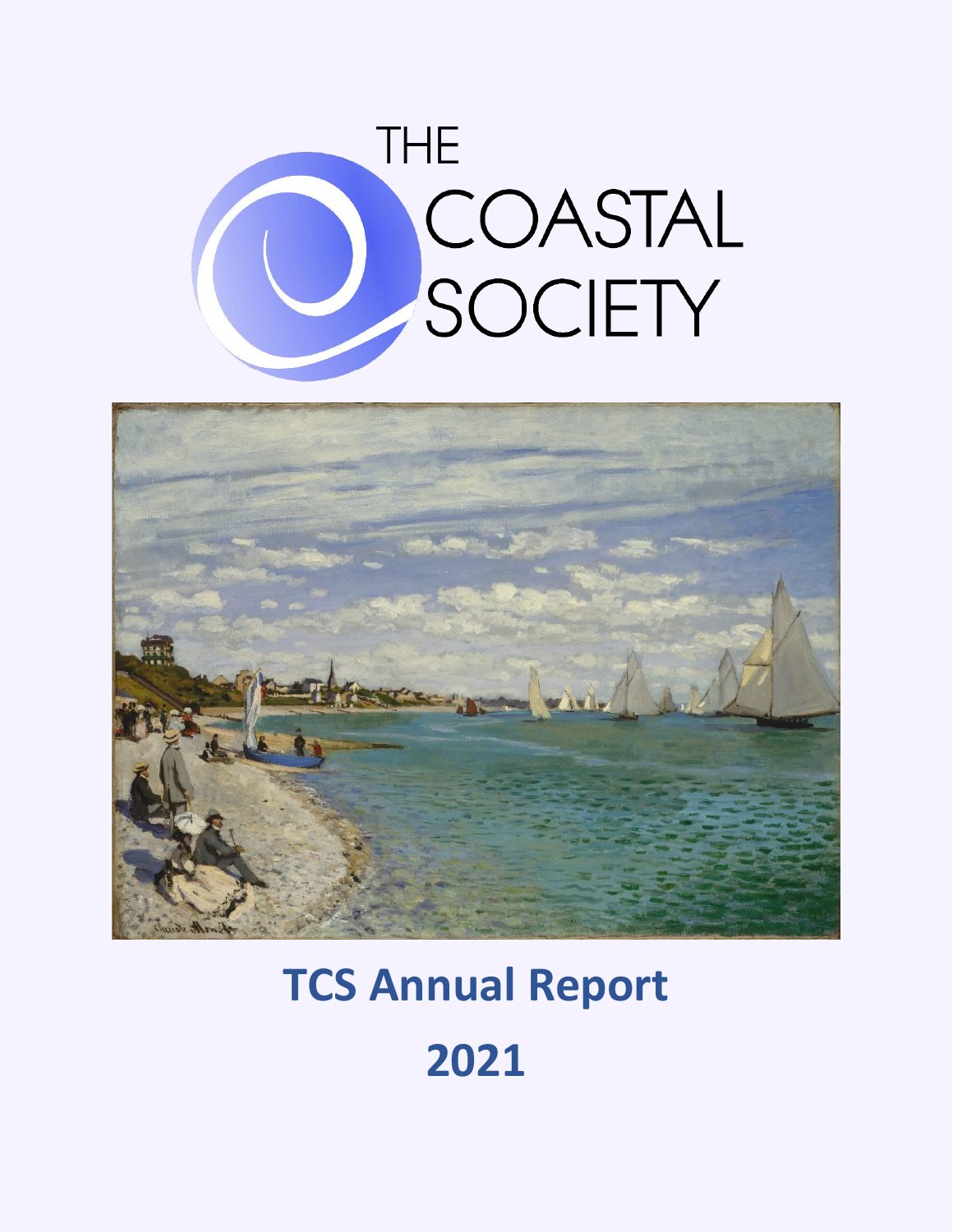

#### <span id="page-1-0"></span>Message from the President

Dear TCS Member,

For The Coastal Society, 2021 was a year in which we operated with cautious optimism, as our workplaces and educational institutions sought to gradually increase in-person activities, supported by the roll-out of vaccines. However, given additional spikes in COVID cases, we continued to host coastal career workshops in a safe and widely accessible virtual or "hybrid" format. We also continued our Coastal Connections web conferencing series and were happy to support two of our student chapters in launching an American Shoreline Podcast series.

Building on a 2020 initiative to encourage diversity, equity, and inclusion (DEI), we developed a five-year DEI strategic plan, a member diversity survey, and a Bystander Toolkit for recognizing and addressing discriminatory behavior; these are now available on the TCS website. Further, we teamed with The National Center for Atmospheric Research (NCAR) to facilitate web-based educational sessions focused on engaging Black, Indigenous, and People of Color (BIPOC) to help address racial and socio-cultural disparities in the fields of ocean and coastal science.

TCS finances improved in 2021 thanks to a dedicated group of members who coordinated with some generous partners, along with some key individual contributions. However, we seek additional volunteers to maintain our programs and improve member benefits. Therefore, I ask you to invite at least one friend or colleague to join TCS this year and consider a more active role in one of our committees. Help steer our course in 2022!



Sincerely,

Steven MacLeod TCS President April 1, 2022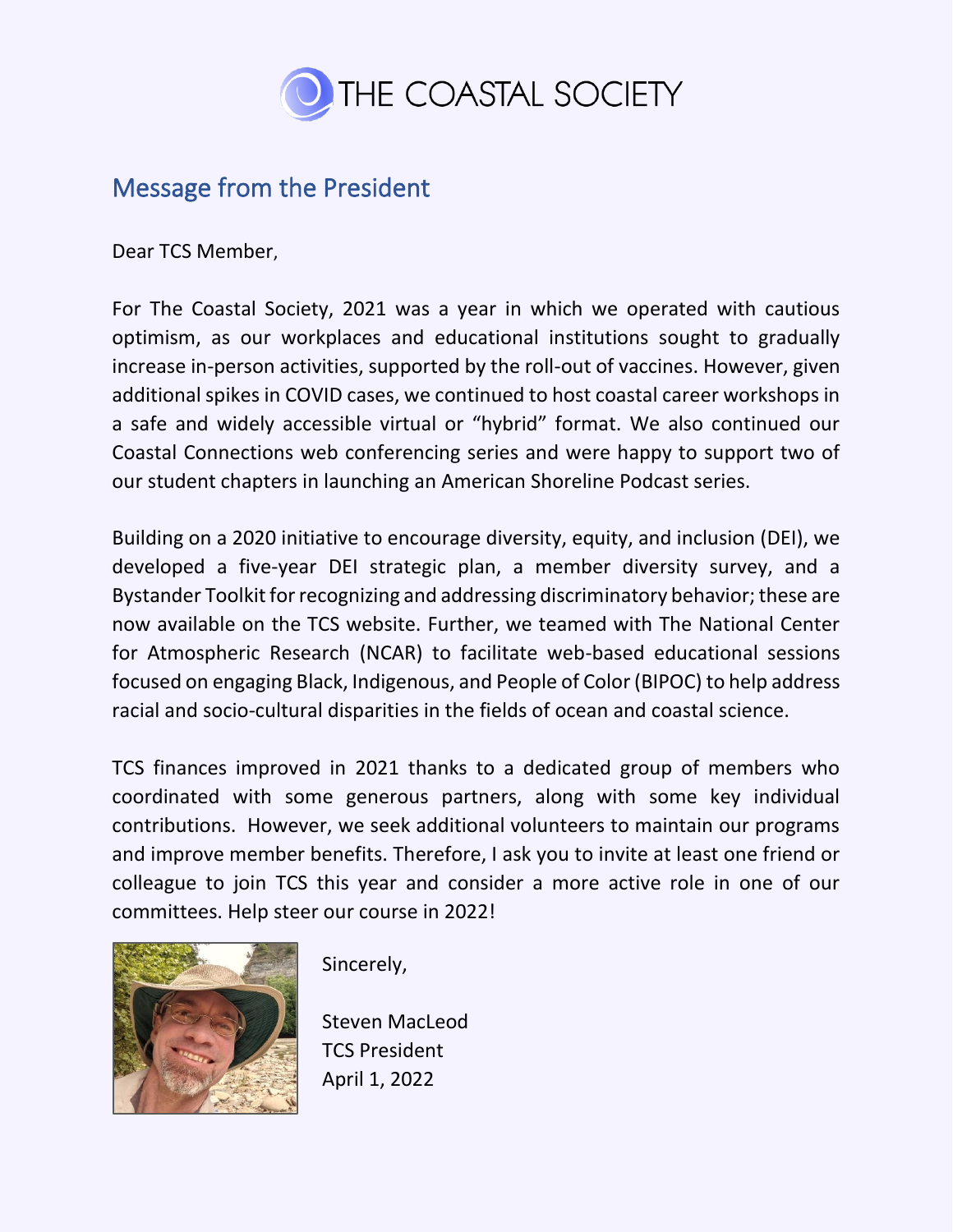

#### **Contents**

| <b>Message from the President</b>                                        | $\mathbf{1}$   |
|--------------------------------------------------------------------------|----------------|
| <b>TCS Leadership</b>                                                    | 3              |
| <b>Student Chapters</b>                                                  | 3              |
| <b>Annual Membership Meeting</b>                                         | 4              |
| <b>Margaret A. Davidson Coastal Career Development Program Workshops</b> | 5              |
| Diversity, Equity, and Inclusion Initiatives                             | 7              |
| <b>Partnership to Host BIPOC-focused Career Guidance Workshops</b>       | $\overline{7}$ |
| <b>Coastal Connections Web Conferencing Series</b>                       | 8              |
| <b>Coastal Management Journal</b>                                        | 9              |
| <b>Social Media and TCS blog</b>                                         | 9              |
| <b>Annual Giving Campaign</b>                                            | 10             |
| <b>Statement of Financial Position</b>                                   | 11             |
| <b>Become Involved!</b>                                                  | 12             |
| <b>TCS Office Contact Information</b>                                    | 13             |

*Cover image: Claude Monet – Regatta at Sainte-Adresse, 1867 (wikiart.org)*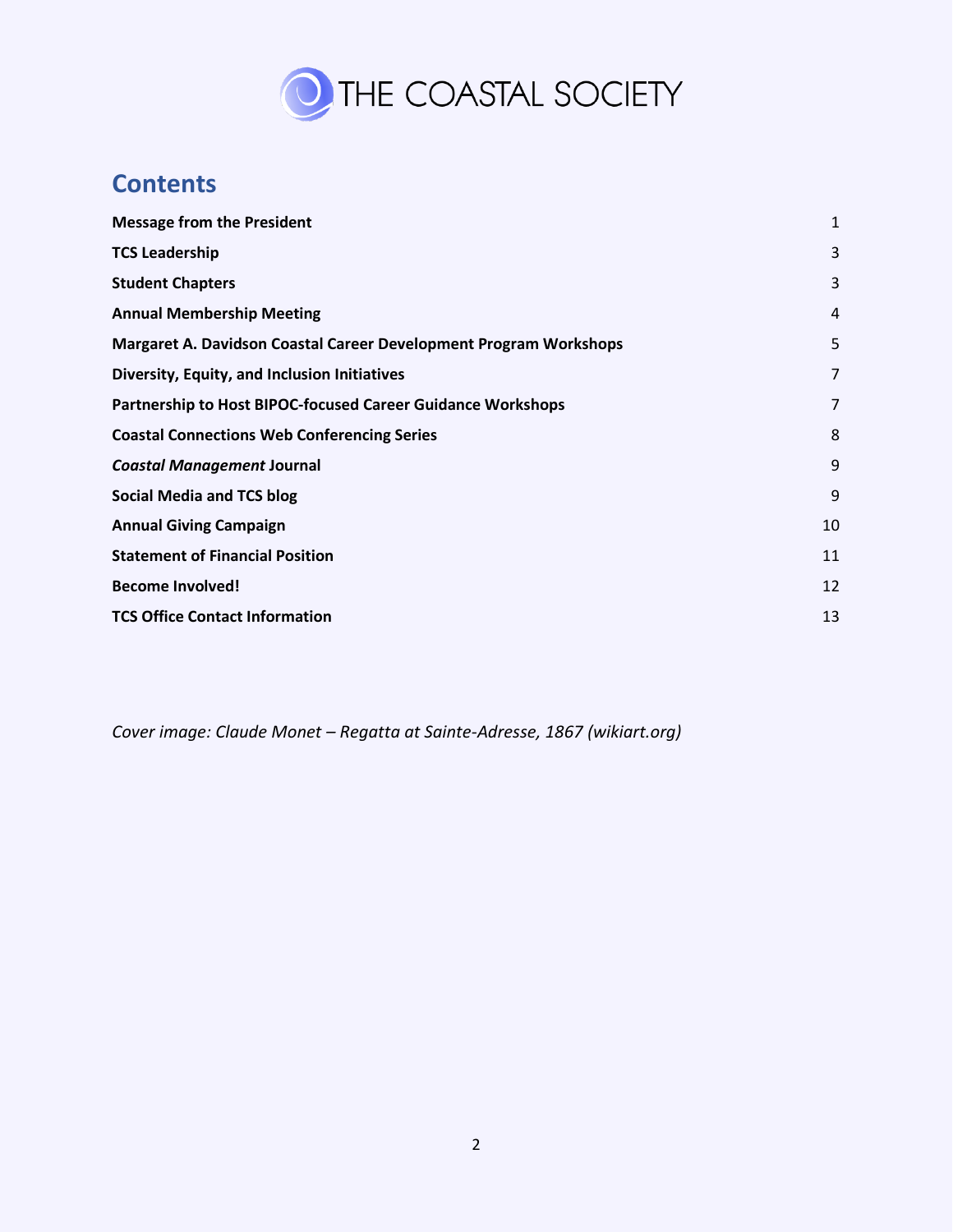

### <span id="page-3-0"></span>TCS Leadership

The 2021 Board of Directors included the following individuals:

| <b>Past-President:</b> | Caitlyn McCrary                                                 |
|------------------------|-----------------------------------------------------------------|
| <b>President:</b>      | <b>Steven MacLeod</b>                                           |
| Treasurer:             | Chris Katalinas                                                 |
| Secretary:             | <b>Avery Siciliano</b>                                          |
| <b>Directors:</b>      | Tom Bigford, Jeff Flood, Ashley Gordon, Tricia Hooper, Lisa Kim |
|                        | (beginning March 2021), Eugene (Geno) Olmi, Adrian Laufer,      |
|                        | Matt Nixon (until February 2021), Emily Patrolia                |

In 2021 TCS did not have a President-Elect, so the board approved Steve MacLeod's re-appointment to the position of President for 2022. Matt Nixon resigned from the board in February 2021, so the board appointed Lisa Kim to complete Mr. Nixon's term as a Director (through December 2022). Tom Bigford, Emily Patrolia, and Tricia Hooper completed their terms as Directors in 2021, and TCS elected Kelly Dobroski, Alexis Maxwell, and Andrew Wilson to serve as new Directors in 2022. Tricia Hooper was elected as President-Elect for 2022. Avery Siciliano completed her term as Secretary in 2021, but she has agreed to continue as Secretary in 2022 until a new Secretary is appointed.

The board continued to be supported by TCS's Executive Director, Judy Tucker. Board members served on and were supported by several committees. 2021 Committee Chairs included Tom Bigford and Jeff Flood (Development and M.A.D. Coastal Career Development Program Co-Chairs), Kim Grubert and Meg Reed (Chapters Co-Chairs), Nicole Rodi (Communications Chair), and Tricia Hooper (Diversity, Equity, and Inclusion Chair). More background and contact information for current [board members and committee chairs](https://thecoastalsociety.org/directors-committees/) can be found on the TCS website.

### <span id="page-3-1"></span>Student Chapters

TCS was pleased to continue its affiliation with [six student chapters,](https://thecoastalsociety.org/chapters/) which serve as a nexus for undergraduate and graduate students who are helping to advance the Society's mission by fostering dialogue, supporting career development, and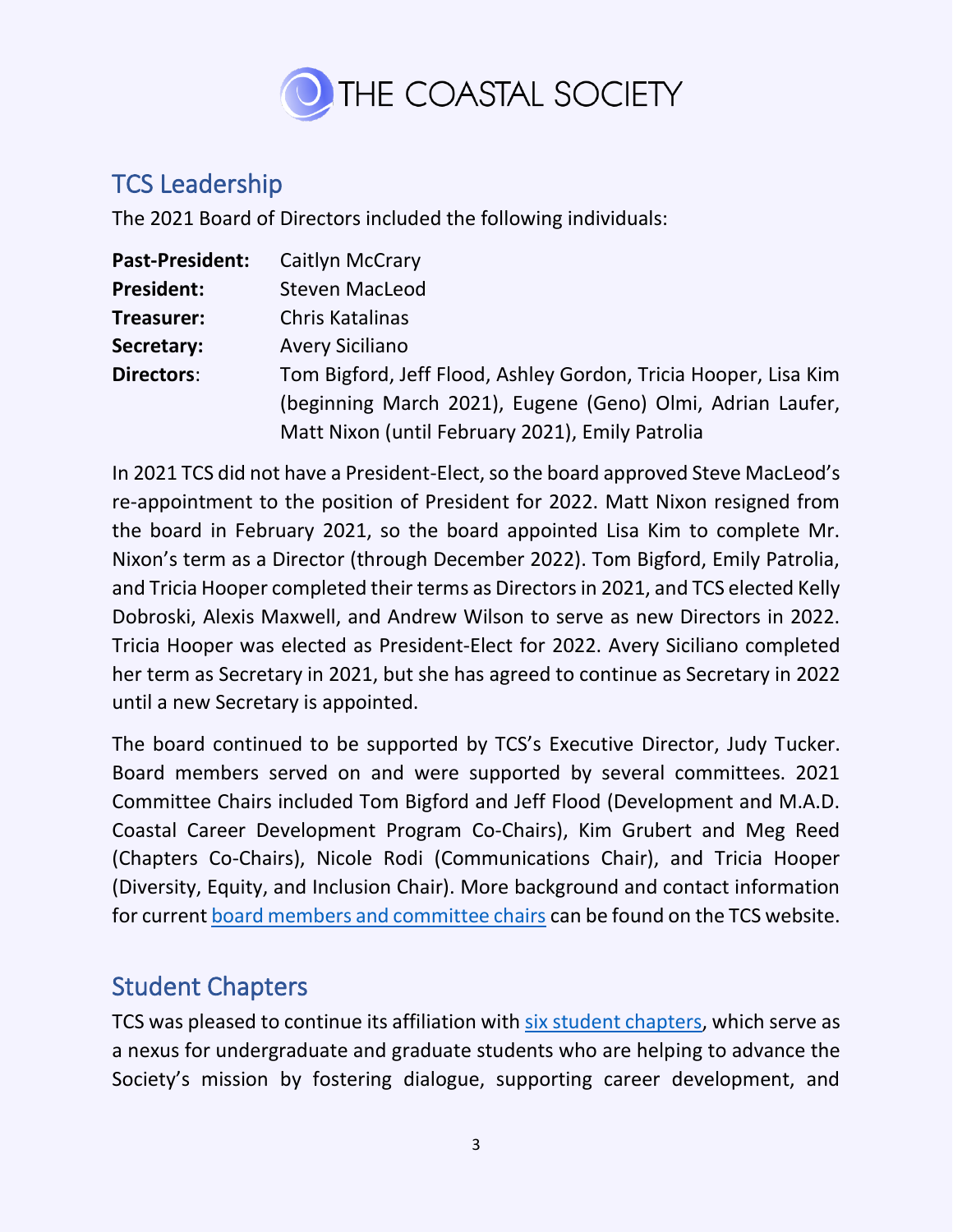

conducting local activities such as beach clean-ups. We especially recognize the initiative taken by members of the Duke University and East Carolina University to launch the *[All Swell?](https://www.coastalnewstoday.com/curator/genevieve-gg-guerry-kyra-hagge-nora-ives-eva-may-and-kara-nunnally)* [Podcast,](https://www.coastalnewstoday.com/curator/genevieve-gg-guerry-kyra-hagge-nora-ives-eva-may-and-kara-nunnally) in coordination with the American Shoreline Podcast Network, to explore ocean and coastal issues and showcase those leading the way in developing solutions. We further highlight the efforts by the University of Rhode Island and Duke University Chapters in hosting coastal career workshops in 2021 (discussed further below).

The colleges and universities at which these chapters operate are listed below with the primary points of contact for the respective chapters as of December 2021:

- **Duke University,** President: Eva May
- **East Carolina University\*,** President: Genevieve Guerry
- **Eckerd College,** President: Allana Crawford
- **University of North Carolina - Wilmington,** President: Bryan Dadson
- **Oregon State University,** President: Marie Heuberger
- **University of Rhode Island,** President: Katie Urbanski

Unfortunately, the Oregon State University chapter voted to dis-affiliate with TCS in 2021 as they focus on their association with other non-profit organizations that are dedicated to fish and wildlife issues. TCS is exploring options for new TCS chapter at OSU and other colleges and universities, with an emphasis on establishing a chapter at a minority serving institution.

\**We extend our sympathies to the ECU student chapter for the tragic loss of a young TCS member and friend, Anja Sjostrom, in early 2022.*

### <span id="page-4-0"></span>Annual Membership Meeting

TCS hosted its third virtual annual meeting on April 8, 2021. Using Zoom, the TCS board and other members joined a video conference to highlight the state of the Society, including student chapter activities, and to recognize TCS leaders. The virtual platform allowed members to join the meeting comfortably and safely in the wake of the ongoing COVID-19 pandemic and without the expense of traveling to an out-of-town venue.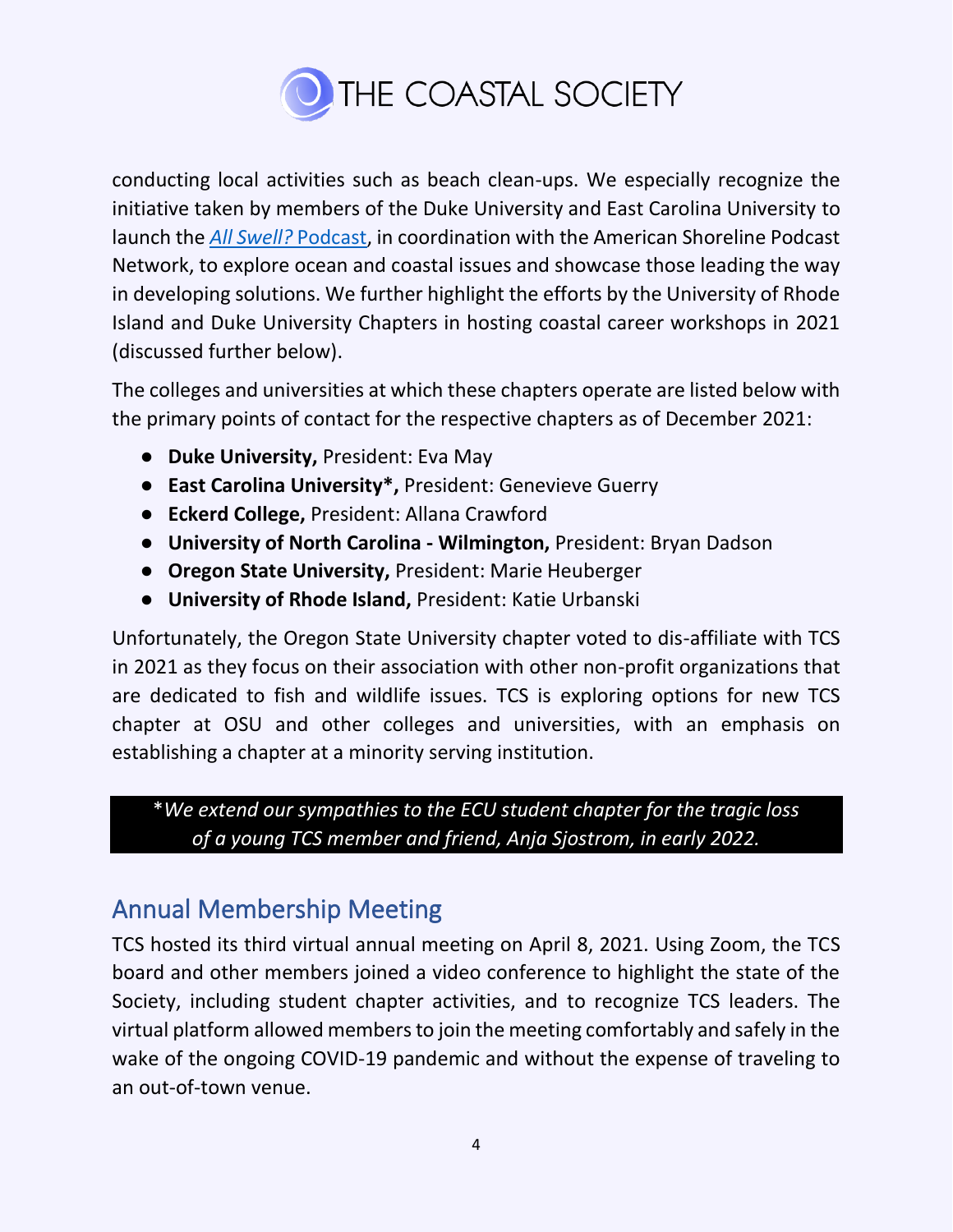

During the meeting, TCS honored several members with the following awards:

- Outstanding Service Award Rick DeVoe
- Distinguished Service Award Tricia Hooper
- Robert W. Knecht Award for Professional Promise Emily Patrolia
- President's Award Tom Bigford

During the annual meeting, we also announced the winners of the TCS 2020-21 virtual student poster competition. The contest was open to all TCS members who wished to present work performed while they were enrolled in an academic program between June 1, 2019, and April 2, 2021. Nicole Pehl was awarded the Thomas E. Bigford award for Best Student Poster, with a \$250 cash prize. Ellis Kalaidjian received a \$100 cash prize for the second-place entry. Further details are available at the [Student Poster Award Program](https://thecoastalsociety.org/tcs-student-poster-award-program/) web page on the TCS website.

#### **Please mark your calendars for the 2022 TCS annual membership meeting on Wednesday, April 13th from 4 to 6 PM (Eastern) via Zoom.**

## <span id="page-5-0"></span>Margaret A. Davidson Coastal Career Development Program **Workshops**

In 2021, TCS continued to honor the late Margaret A. Davidson (M.A.D.) by hosting another five career workshops in her name. Margaret was a TCS luminary who mentored and befriended many of today's coastal leaders. The workshops, designed by TCS and typically coordinated with partner organizations and events, were developed to benefit the next generation of coastal practitioners, from university students to early-career professionals.

In the wake of the ongoing COVID-19 pandemic, TCS refined its processes for planning and conducting virtual sessions as well as experimenting with "hybrid" events that allowed for both in-person and online participation. We also broadened our approach to include more speakers from diverse backgrounds and tailored workshop topics to the interests and regional characteristics of the partnering institutions. Workshop formats in 2021 were varied to meet needs of the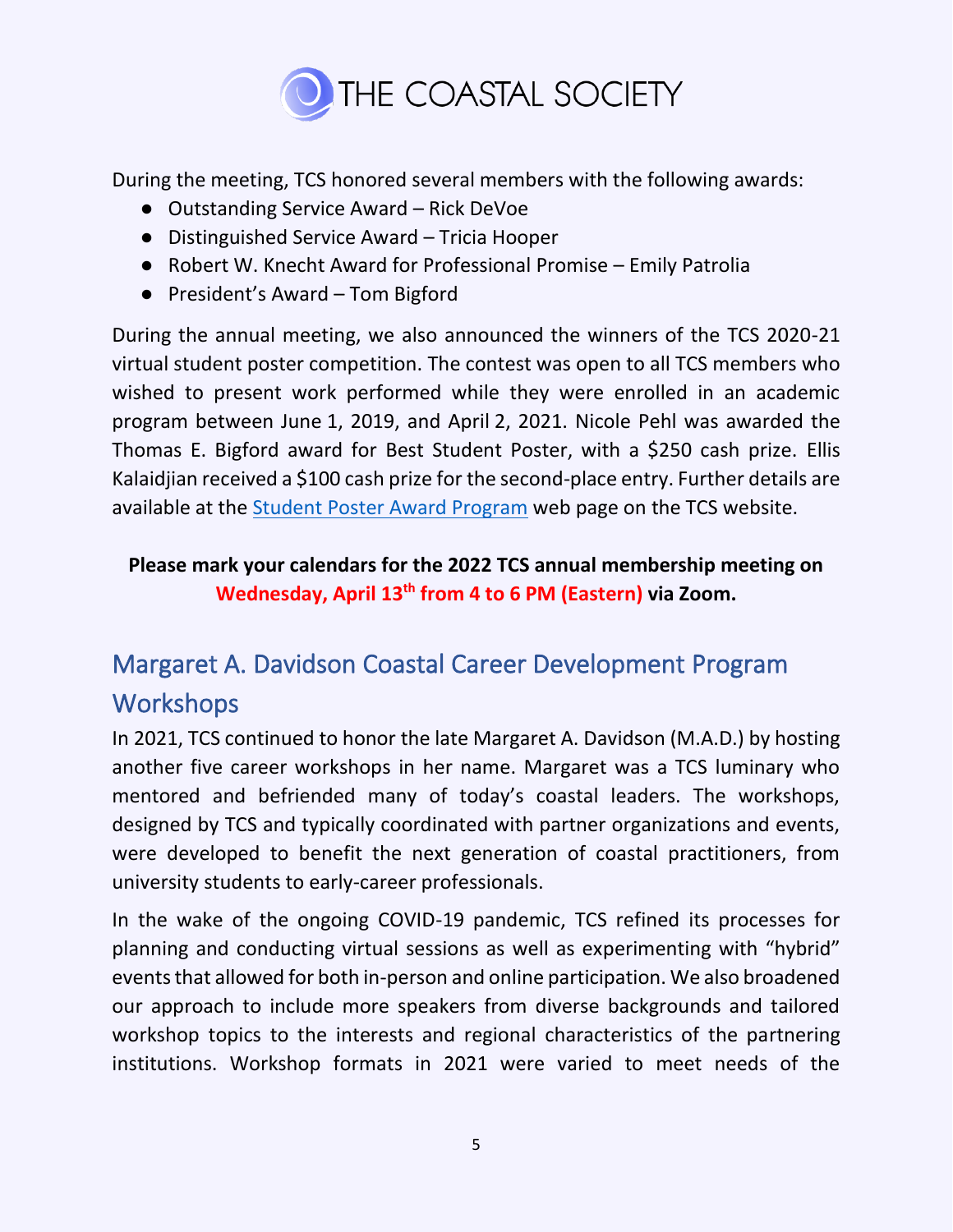

participants and reflected the creative thinking of our M.A.D. Coastal Career Development Committee and partners.

The 2021 workshops were hosted on the following dates:

- **April 27, 2021 (Virtual Workshop)** in partnership with the Atlantic Estuarine Research Society during their joint spring meeting with the New England Estuarine Research Society.
- **May 18, 2021 (Virtual Workshop)** in partnership with the TCS Student Chapter at University of Rhode Island.
- **June 29 & 30, 2021 (Virtual Workshop)** in partnership with Oregon Sea Grant and Oregon State University.
- **November 16, 2021 (Hybrid - Virtual and East Lansing, MI)** in partnership with Michigan State University College of Agriculture and Natural Resources Department of Fisheries and Wildlife.
- **December 3, 2021 (Virtual)** in partnership with the TCS Student Chapter at Duke University.

Please read more about these workshops in the TCS Blog post **[HERE](https://thecoastalsociety.org/tcs-continues-successful-shift-to-virtual-coastal-career-workshops-in-2021/)**.

We thank our 2021 workshop sponsors, including: Chesapeake Bay National Estuarine Research Reserve (via the Virginia Institute of Marine Science), Michael DeLuca, Earth Resources Technology, Oregon Sea Grant (via Oregon State University), Washington Sea Grant (via the University of Washington), Michigan State University, Geodynamics, Inlet Inn (Beaufort, NC). Lynker Technologies also contributed in 2021 to sponsor workshops in 2022.

In 2022, TCS plans to host several more virtual career workshops, and possibly an in-person event in late 2022. Please visit the [M.A.D. Coastal Career Development](https://thecoastalsociety.org/margaret-a-davidson-coastal-career-development-program/)  [Program](https://thecoastalsociety.org/margaret-a-davidson-coastal-career-development-program/) page on the TCS website for more information on recent and pending workshops. Note that TCS members are eligible for free or discounted rates depending on the session fee and sponsorship arrangements.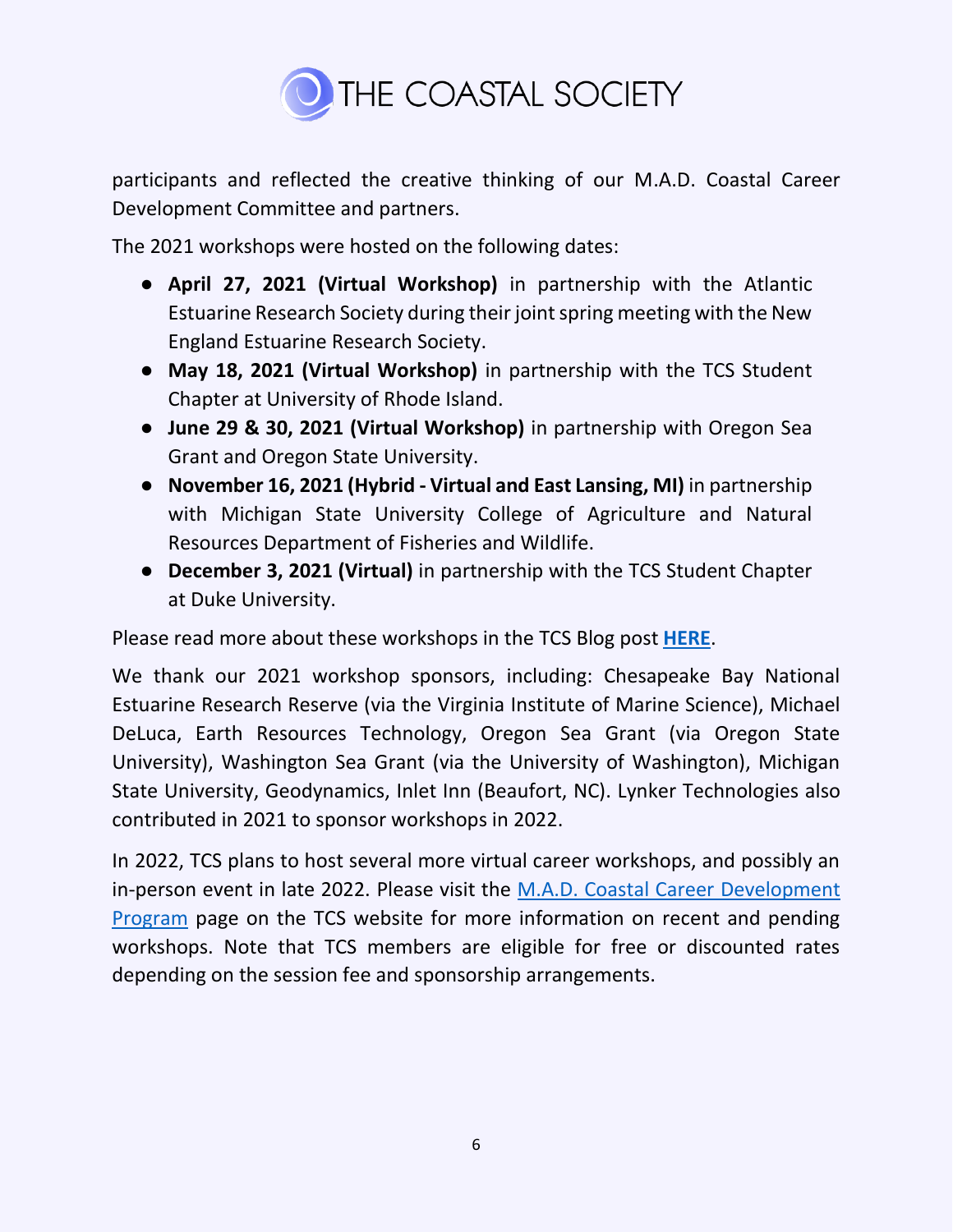

#### <span id="page-7-0"></span>Diversity, Equity, and Inclusion Initiatives

TCS advanced its commitment to a pro-diversity, anti-racist agenda in 2021, culminating in Board approval of a 2022 to 2027 [Diversity, Equity, and Inclusion](https://thecoastalsociety.org/the-coastal-society-diversity-equity-inclusion-strategic-plan-2022-2027/)  [\(DEI\) Strategic Plan.](https://thecoastalsociety.org/the-coastal-society-diversity-equity-inclusion-strategic-plan-2022-2027/) In support of this strategic plan, the TCS DEI Working Group developed a demographic survey to establish a baseline on the demographics and diversity of our membership, as well as a TCS Bystander Toolkit with resources for members to identify and safely intervene if they witness discriminatory or harassing behavior. With this information, we hope members will feel empowered to help maintain a safe and supportive environment in TCS and in their communities. Please visit the new [DEI web page](https://thecoastalsociety.org/about/diversity-equity-and-inclusion/) on the TCS website for links to the member survey, bystander toolkit, and other DEI resources. Further, TCS board members, Tricia Hooper and Tom Bigford, participated in two charrettes hosted by the Coastal, Ocean, and Marine Enterprise Inclusion and Network-building (COME IN) Alliance to help address barriers that prevent students from historically marginalized and underrepresented communities from pursuing careers in coastal, ocean, and marine science fields. The [COME IN program](https://come-in.org/) is being managed by the Coastal and Estuarine Research Federation (CERF) and Sea Grant programs in Virginia, Georgia, and Oregon under the broader [NSF INCLUDES program.](https://www.includesnetwork.org/home)

#### <span id="page-7-1"></span>Partnership to Host BIPOC-focused Career Guidance Workshops

As a collaborative effort between our M.A.D Coastal Career Development Program and DEI Working Group, TCS partnered with the National Center for Atmospheric Research (managed by the University Corporation for Atmospheric Research) to implement the Ocean and Coastal Sciences Career Development (OCSCD) Project in 2021 and 2022. The goal was to foster student and faculty interest in ocean and coastal science careers, particularly those from historically excluded backgrounds such as individuals who identify as Black, Indigenous, or People of Color. This project included outreach to Minority Serving Institutions throughout the U.S. and its territories to develop and present two web-based sessions in 2021. The effort was sponsored by a National Science Foundation (NSF) grant, which allowed TCS to hire Ms. Elise Mason, a recent University of Rhode Island Master's program graduate, as a part-time Coastal Career Planner to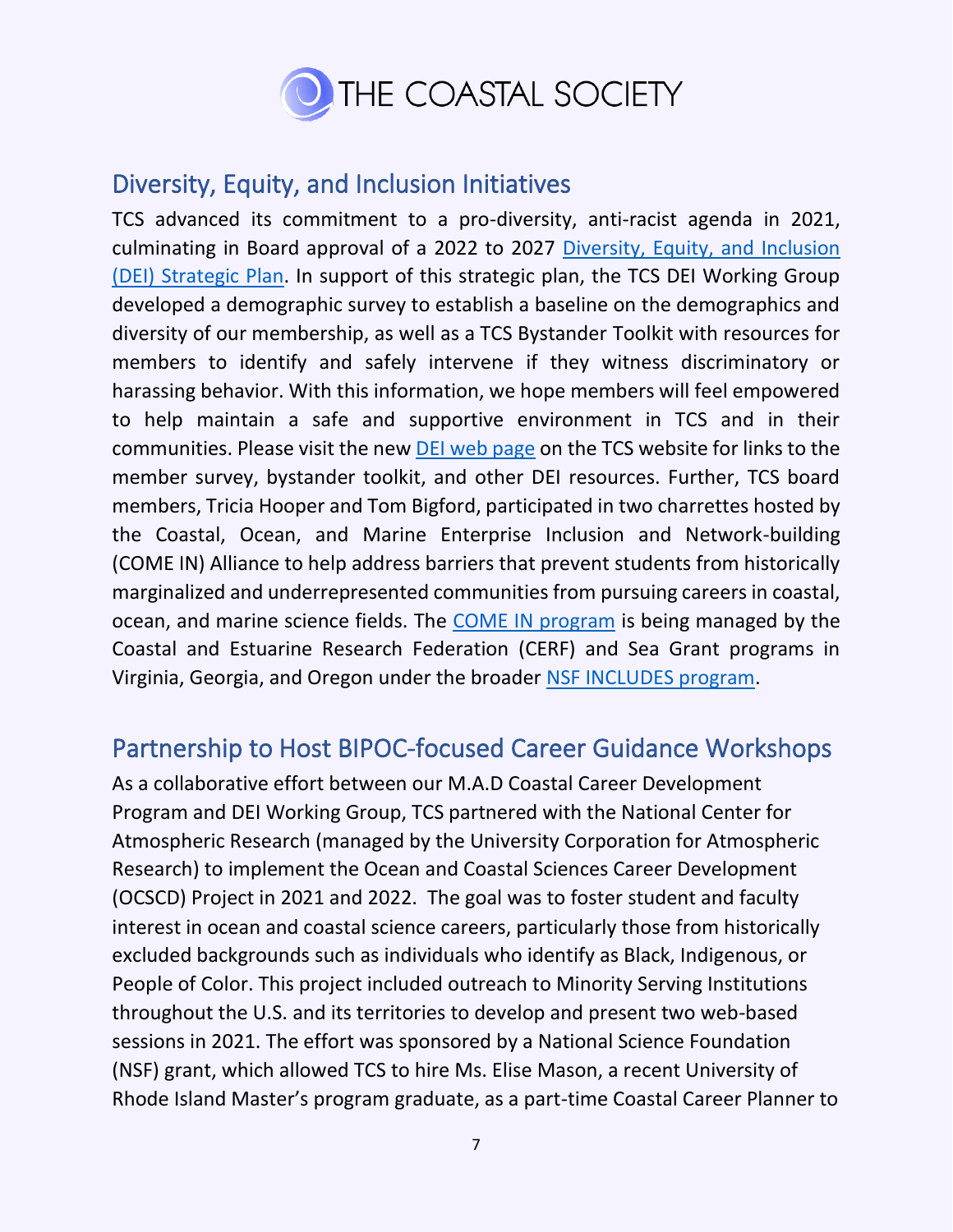

coordinate the workshop series. The program workshops continued into early 2022. Find out more about the ground-breaking project sessions in the TCS Blog post **[HERE](https://thecoastalsociety.org/recent-tcs-partnership-seeks-to-diversify-the-ocean-and-coastal-career-space/)** and at the [OCSCD Project website.](https://ncar.ucar.edu/what-we-offer/education-outreach/undergraduate-graduate-programs/ocean-and-coastal-sciences-career-workshops)

#### <span id="page-8-0"></span>Coastal Connections Web Conferencing Series

Coastal Connections is a web conferencing series launched in 2020 to engage TCS members and the broader coastal community through virtual web presentations and discussions. The series consists of two session types: *Trending Topics* and *Professional Spotlight*. *Trending Topics* sessions feature expert panelists who present on new or pressing coastal issues, followed by an opportunity for members and guests to ask questions of the panelists and offer their own insights on the topic. *Professional Spotlight* sessions are designed as a members-only opportunity to learn about the career paths of seasoned TCS coastal professionals, with a short presentation followed by open dialogue between the guest speaker and all participants. Below is a list of the Coastal Connections sessions in 2021.

The *Trending Topics* sessions in 2021 looked at the following issues:

- **February 26, 2021** *Coastal Communities and Offshore Wind Development: Challenges and Opportunities*. Read a full summary in the TCS Blog post **[HERE.](https://thecoastalsociety.org/benefits-and-challenges-of-u-s-offshore-wind-development-for-our-coastal-communities-a-coastal-connections-discussion/)**
- **July 22, 2021** *Aquaculture Development in the U.S*. Read more about aquaculture practices in the December 2021 blog post **[HERE](https://thecoastalsociety.org/coastal-news-from-the-field-evaluating-the-publics-view-of-the-offshore-aquaculture-industry/)** from one of our July 2021 panelists, Paul Zajicek.
- **October 21, 2021** *Coastal Storms: Community Resiliency*. Read a full summary in the TCS Blog post **[HERE](https://thecoastalsociety.org/tcs-coastal-connections-discusses-coastal-storms-and-community-resilience/)**.

The *Professional Spotlight* sessions in 2021 focused on the following guest speakers (read a summary of these at the TCS Blog post **[HERE](https://thecoastalsociety.org/tcs-members-in-the-spotlight-during-the-2021-coastal-connections-series/)**):

- **May 10, 2021**  Kristen Fletcher, Faculty Associate-Research in the Energy Academic Group at the Naval Postgraduate School in Monterey, California
- **July 8, 2021** Mike Orbach, PhD, Professor Emeritus of Marine Affairs and Policy in the Nicholas School of the Environment at Duke University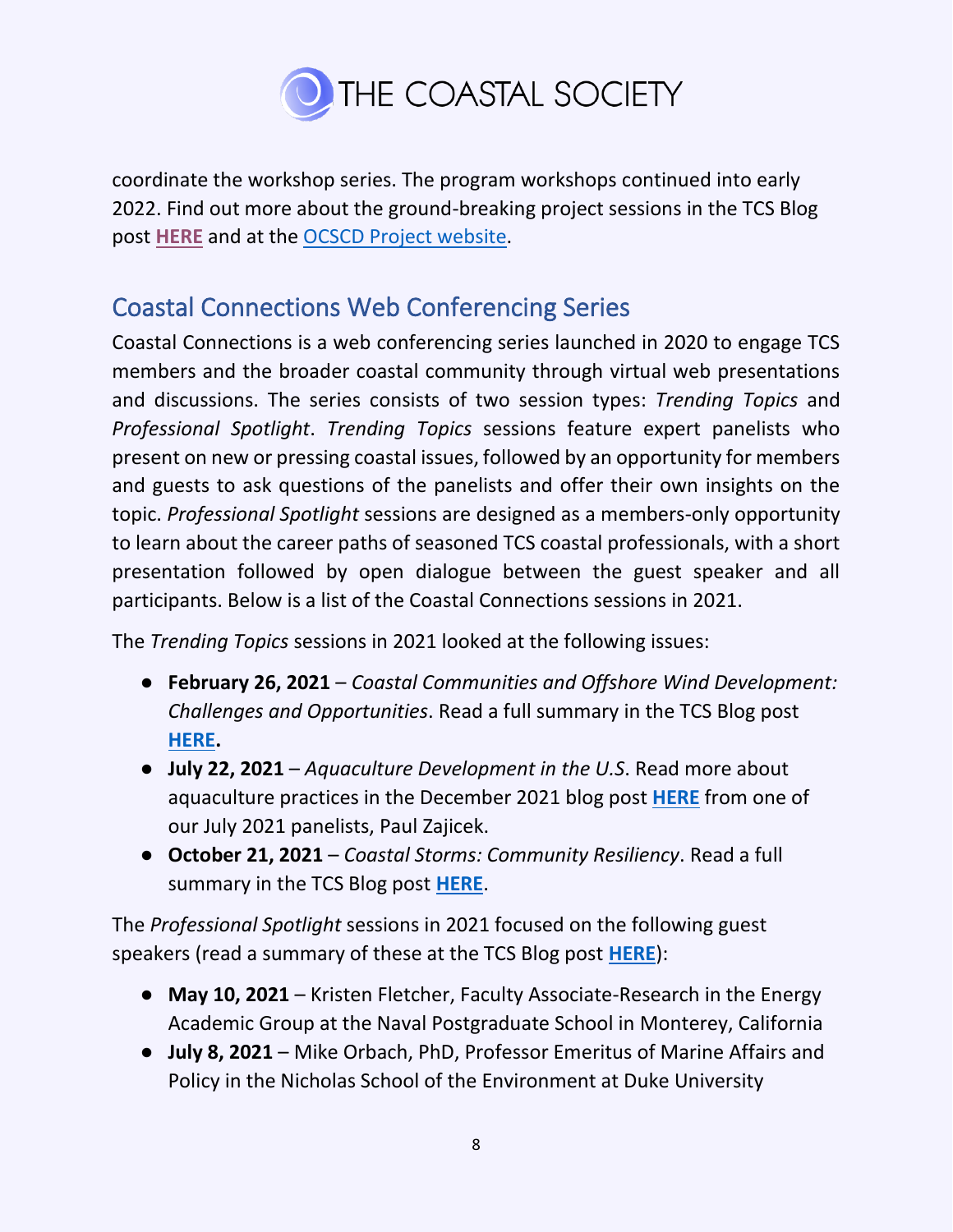

● **December 15, 2021** – Rebekah Padgett, Section 401/Coastal Zone Management Federal Permit Manager, Washington State Department of Ecology

Learn more about the past and future sessions at the [TCS Coastal Connections](https://thecoastalsociety.org/coastal-connections-web-series/)  [web page,](https://thecoastalsociety.org/coastal-connections-web-series/) including links to recordings of several previous *Trending Topics*  events posted on the [TCS YouTube channel.](https://www.youtube.com/channel/UCvtnZEFnBBpn6EUU4xNWIOw) Past recordings of *Professional Spotlight* sessions are also available to TCS members at private YouTube channel links; members may send a request for these session links to [TCSConnections@thecoastalsociety.org.](mailto:TCSConnections@thecoastalsociety.org)

#### <span id="page-9-0"></span>*Coastal Management* Journal

Included in their 2021 dues, new professional and regular TCS members received free online access to *[Coastal Management](https://www.tandfonline.com/toc/ucmg20/current)*, the official journal of TCS. *Coastal Management* is a premier peer-reviewed journal dedicated to exploring the technical, applied ecological, legal, political, social, and policy issues relating to the use of coastal and ocean resources (*a \$700+/year value!*). Eligible members receive the free-access credentials soon after joining or renewing; contact the TCS Executive Director [\(admin@thecoastalsociety.org\)](mailto:admin@thecoastalsociety.org) with questions. Student members are encouraged to access the journal through their college/university libraries, and to consider publishing their work in the journal. A Taylor and Francis handout with links to resources for publishing research in the journal is available via the TCS Facebook Members-only Group (see the ["Files" tab](https://www.facebook.com/groups/262944337743062/files/)).

### <span id="page-9-1"></span>Social Media and TCS blog

In 2021, the TCS Communications Committee continued to provide news posts for relevant coastal- and ocean-related topics at the local, regional and global scale via our [public Facebook page;](https://www.facebook.com/TheCoastalSociety/) please follow us to receive the feeds on a weekly basis, and feel free to message us with suggestions for posts. Similar posts are provided via the TCS [Twitter account](https://twitter.com/CoastalSociety) and [Instagram account](https://www.instagram.com/thecoastalsociety/) - tweet or message us using *@CoastalSociety*.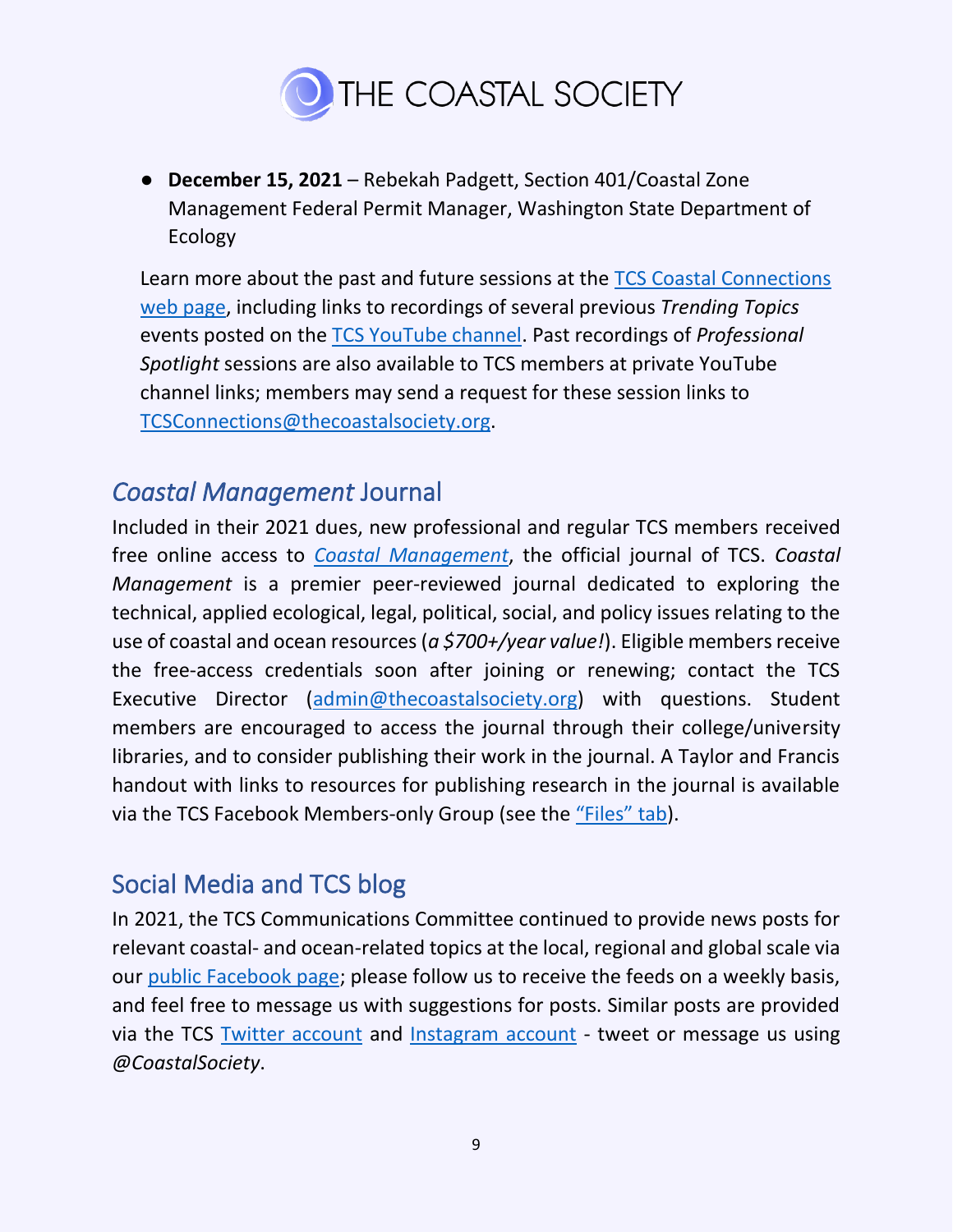

A [Members-only Facebook Group](https://www.facebook.com/groups/262944337743062/) also provides a networking forum exclusively for TCS members. Members can use the Members-only Facebook Group to ask for career advice, post coastal activity photos, or suggest a local-member meet-up. Additionally, anyone may currently follow us and share posts via the [TCS group](https://www.linkedin.com/groups/3779235/)  [account on LinkedIn.](https://www.linkedin.com/groups/3779235/) Further, TCS established an official [organizational](https://www.linkedin.com/company/thecoastalsociety/about/) account on [LinkedIn](https://www.linkedin.com/company/thecoastalsociety/about/) in 2020, which a member can reference when listing their volunteer experience on the TCS board and committees.

For those who missed some of our *Coastal Connections* sessions in 2021, summaries of the events were shared via the [TCS blog,](about:blank) which is hosted on the TCS [Website.](https://thecoastalsociety.org/) Last year also marked the roll-out of a TCS blog series titled "*Coastal News from the Field*," which highlights new coastal management/conservation-themed research, including summaries of select articles from *Coastal Management* for those who did not have a chance to access the journal. ALL members are encouraged to submit posts for the blog, whether it be a TCS chapter activity update, a review of coastal policy developments, or tales of surreal beach vacations in the time of COVID-19. Please contact the TCS Communications Committee (via [admin@thecoastalsociety.org\)](mailto:admin@thecoastalsociety.org) to share a story!

#### <span id="page-10-0"></span>Annual Giving Campaign

TCS officially initiated its 2021 Annual Giving Campaign (AGC) on Giving Tuesday (November 30). Roughly **\$2,800** in donations were made through the end of 2021, including members' employer-matched funds for 2021 donations that were received in February 2022. The board is very grateful to all who contributed during the campaign, recognizing that several members were especially generous in donating one hundred dollars or more. Donations provide essential financial support for TCS to continue the M.A.D. coastal career workshop series and other programs. Please consider donating in 2022 at any level. Donations can be made at any time of year and are tax deductible. Please ask if your employer offers matching gifts for donations to non-profit  $(501(c)(3))$  groups.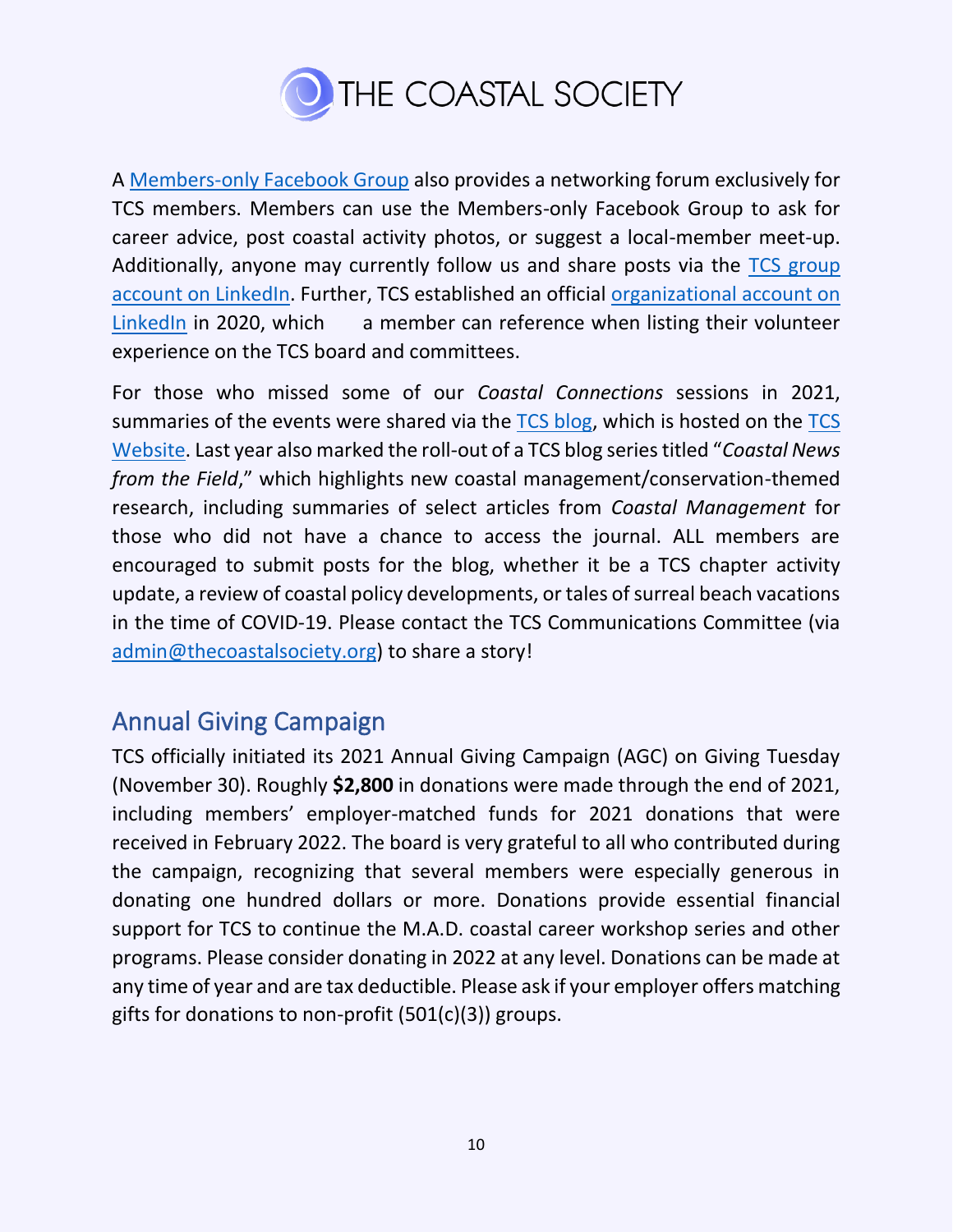

#### <span id="page-11-0"></span>Statement of Financial Position

| January 1, 2021:   | \$6,255 |
|--------------------|---------|
| December 31, 2021: | \$9,115 |
| 2021 Net Income:   | \$2,860 |

*\*Excludes TCS student chapter income and expenses.* 



#### **2021 Income (\$19,182)**

### **2021 Expenses (\$16,322)**



- **Member Support and Benefits (36%)** *(E.g., enrollment & CMJ subscriptions)*
- Programming (12%) *(E.g., MAD & OCSCD workshop planning)*
- Administration/Management (25%) *) (Board support & general office duties)*
- Development/Fundraising (4%) *)*
- Other Operational Expenses (23%) *(E.g., tax filing, business license, insurance, and office supplies)*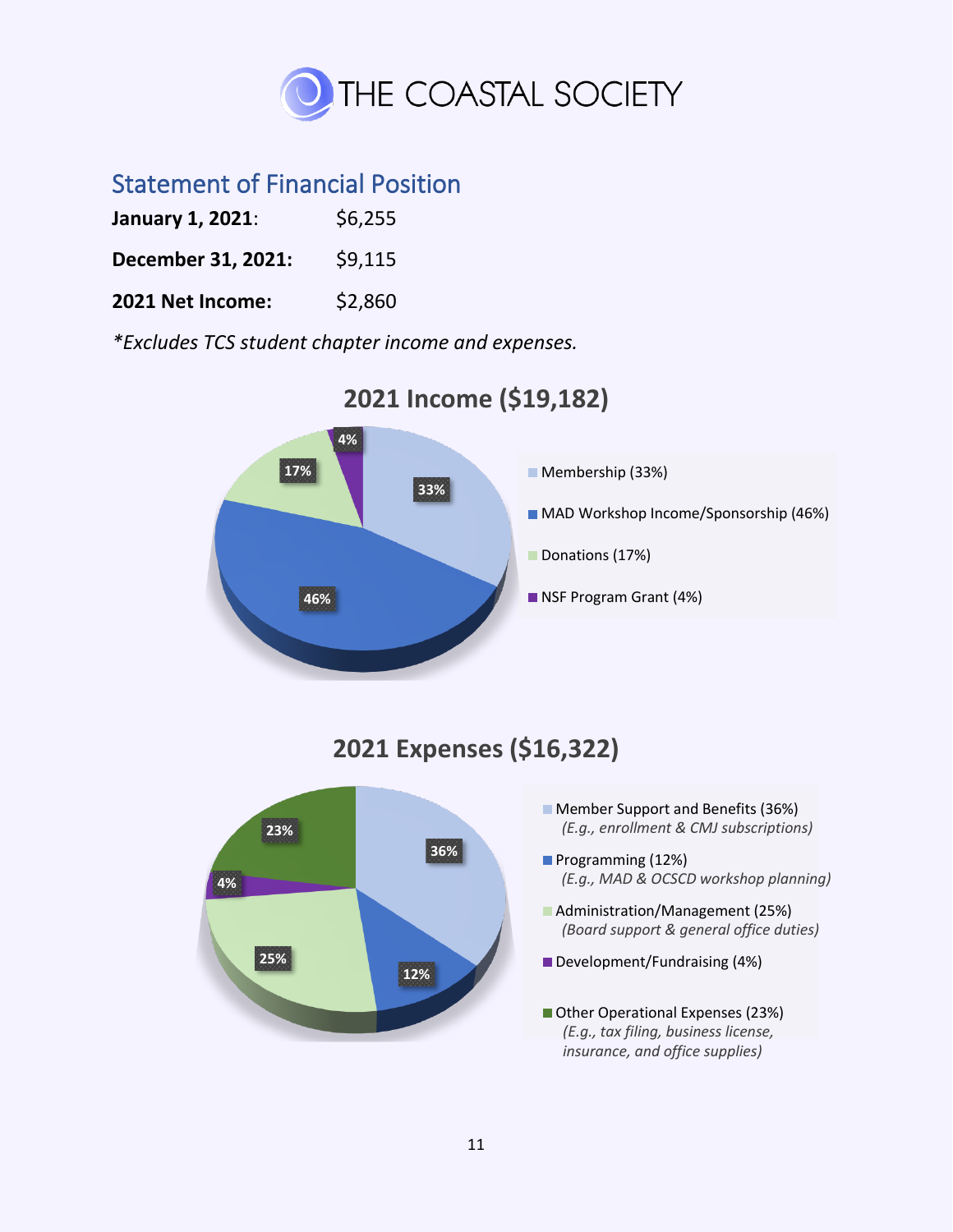

#### <span id="page-12-0"></span>Become Involved!

In 2021, TCS facilitated the excellent programs and events discussed in this report thanks to the efforts of dedicated volunteers. However, additional member support is essential to continue our initiatives and fulfill the TCS mission! Please consider what volunteer effort(s) you can offer to strengthen our Society. Below are examples of the support you might provide. In turn, we trust you will benefit by directly expanding your professional network, improving your leadership skills, and/or enjoying additional member services that TCS seeks to offer as we grow.

- Encourage one or more colleagues to join TCS.
- Write a story for the TCS blog.
- Inform other members of coastal-related conferences, webinars, and other news via the TCS Facebook, Twitter, and/or LinkedIn accounts.
- Get creative and expand TCS merchandise options on [Zazzle.](https://www.zazzle.com/the_coastal_society*)
- Ask friends and family to shop online through [Amazon Smile](https://smile.amazon.com/gp/chpf/homepage?orig=%2F) with TCS as the designated charity.
- Support (or lead!) the development of a M.A.D Coastal Career Workshop in your area or at a conference you will be attending.
- Join the Chapters Committee to keep TCS professional members and student members better connected.
- Join the Communications Committee to help manage TCS social media pages, MailChimp announcements, and the TCS website (WordPress).
- Volunteer with the Coastal Connections web meeting planning group.
- Help the DEI Working Group connect with a historically black college or other minority organization with interest in coastal management.
- Identify a potential sponsor for a TCS event and help draft a request letter.
- Coordinate a regional TCS member (and prospective member) virtual or inperson gathering, considering appropriate COVID precautions.

Please feel free to contact the TCS Office, President MacLeod or any of the board (contact information at this  $\frac{link}{}$  with your interest in helping out – the Society's strength is in our connections. Thank you in advance for any supporting effort you can offer at this time!